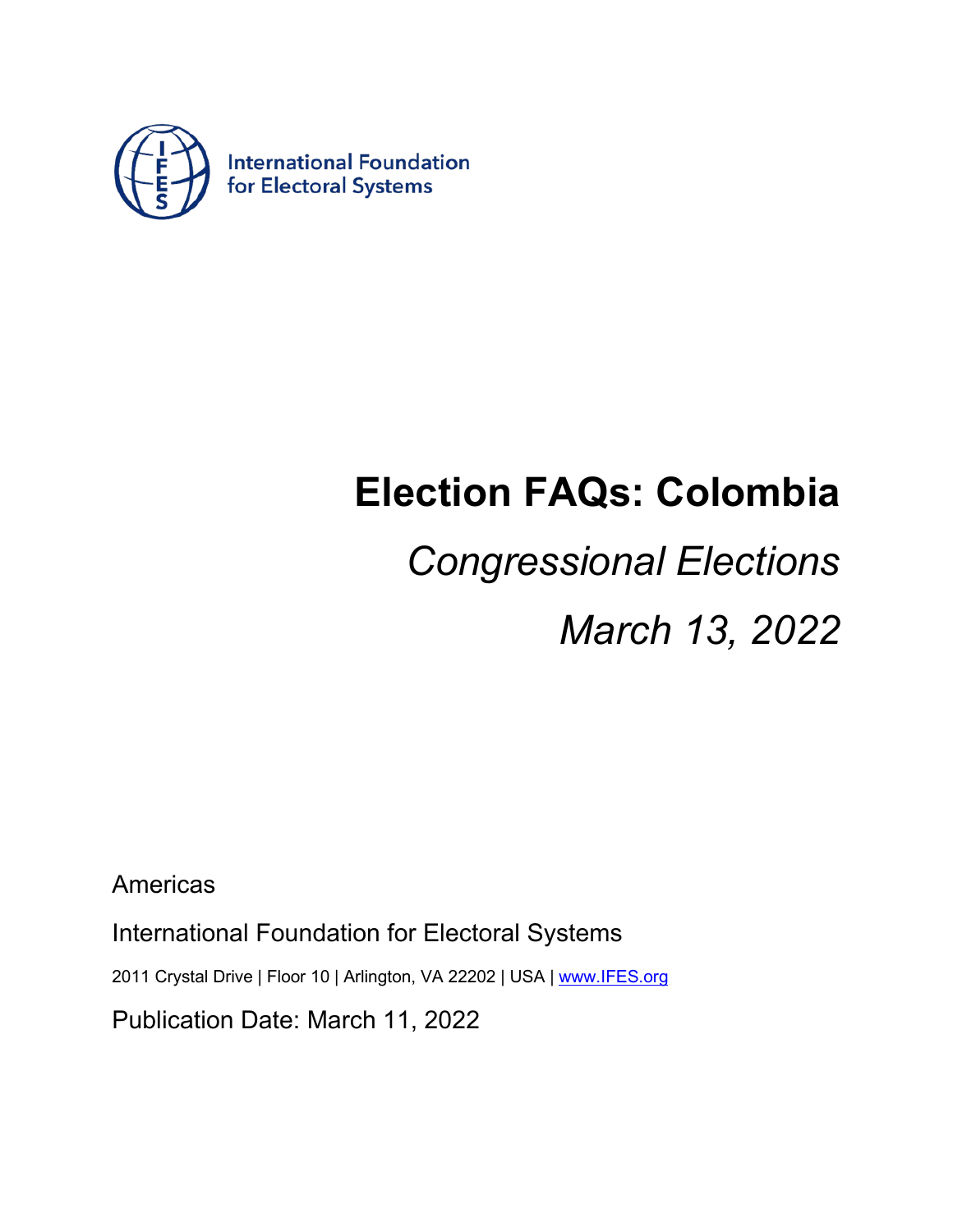### **Frequently Asked Questions (FAQs)**

| What are the election management bodies? What are their powers and responsibilities? 4         |
|------------------------------------------------------------------------------------------------|
|                                                                                                |
|                                                                                                |
| How is the election management body protecting the elections and voters from COVID-19? 6       |
| What is the election management body doing to ensure transparency in the electoral process? 6  |
| How will the election management body ensure the physical safety of voters and a peaceful      |
| Are there reserved seats for women? What is the gender balance within the candidate list?  7   |
| What provisions are in place that support the equal rights of women, persons with disabilities |
|                                                                                                |
|                                                                                                |
|                                                                                                |
|                                                                                                |
|                                                                                                |
|                                                                                                |
|                                                                                                |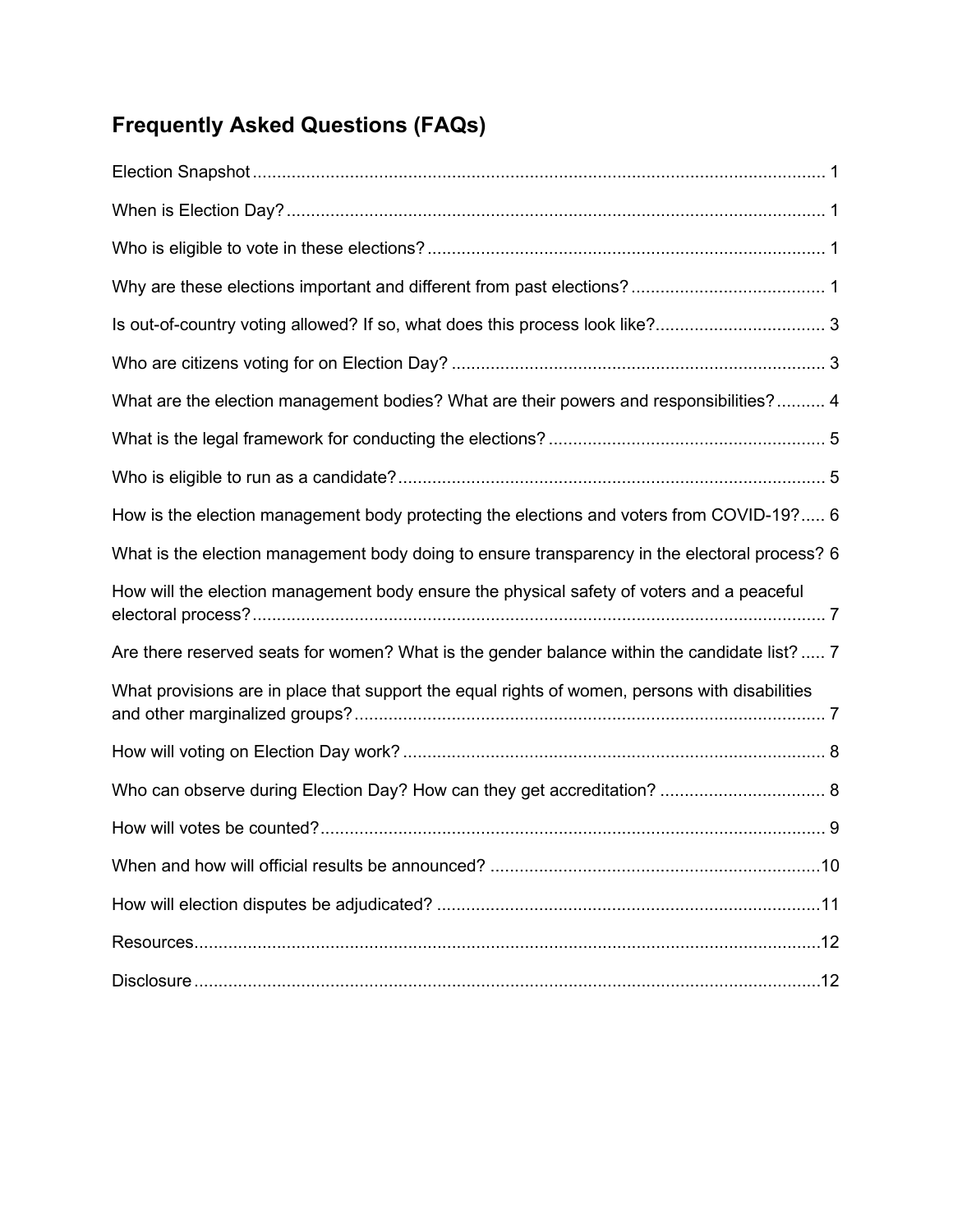#### <span id="page-2-0"></span>**Election Snapshot**

- Election Day: March 13, 2022
- Registered voters: 38,819,901
- Polling stations: 12,512
- Physical distancing: required as per Health Ministry guidelines
- Seats:
	- o Senate 108 seats
	- o Chamber of Representatives 171 seats
	- $\circ$  Victims of the conflict 16 seats

#### <span id="page-2-1"></span>**When is Election Day?**

On March 13, 2022, Colombia will hold its congressional elections. In accordance with Resolution 2098 (March 12, 2021) of the National Civil Registry *(Registraduría Nacional del Estado Civil,* RNEC), polls will be open from 8:00 a.m. until 4:00 p.m.[1](#page-2-4) The RNEC has arranged for 1[2](#page-2-5),512 voting centers across Colombia, which include 112,009 individual voting.<sup>2</sup> A breakdown of voting centers and stands by department can be accessed [here.](https://www.registraduria.gov.co/-Censo-Electoral-3661-)

#### <span id="page-2-2"></span>**Who is eligible to vote in these elections?**

Voting in Colombia is considered a right but is not a requirement. The Constitution guarantees the right to vote to every Colombian citizen over the age of 18 who has registered his or her national identification document.<sup>[3](#page-2-6)</sup> Exceptions are members of security forces (military and police) and individuals convicted of felonies.[4](#page-2-7) The number of citizens expected to vote in these elections is 38,819,901<sup>[5](#page-2-8)</sup> (20,031,855 women and 18,788,046 men).

#### <span id="page-2-3"></span>**Why are these elections important and different from past elections?**

Colombia's election management bodies have made efforts to refine and improve the election process to increase the transparency and inclusivity of the 2022 Congressional elections. Across national media, these elections have been framed as an important check in establishing political controls on leadership for the creation of laws that benefit all citizens. Some novelties in this electoral cycle include:

#### • **Digital identification**

In these elections, Colombians with smartphone devices will have the option to use the ID cards on their devices to vote. To do so, citizens must connect to the internet and download an application from the National Civil Registry. Using the app, citizens must complete a security check via facial recognition. This new system is meant to allow quick access to services while

<sup>1</sup> <https://registraduria.gov.co/Resolucion-2098-del-12-de-marzo-de-2021.html>

<span id="page-2-5"></span><span id="page-2-4"></span><sup>2</sup> <https://www.registraduria.gov.co/Cuantos-puestos-y-mesas-de,22620.html>

<span id="page-2-6"></span><sup>3</sup> <https://www.registraduria.gov.co/-Historia-del-voto-en-Colombia-.html>

<span id="page-2-7"></span><sup>4</sup> <https://congresovisible.uniandes.edu.co/democracia/participacion/derechoalvoto/>

<span id="page-2-8"></span><sup>5</sup> <https://www.rcnradio.com/politica/elecciones-2022-listo-censo-electoral-para-votaciones-congreso>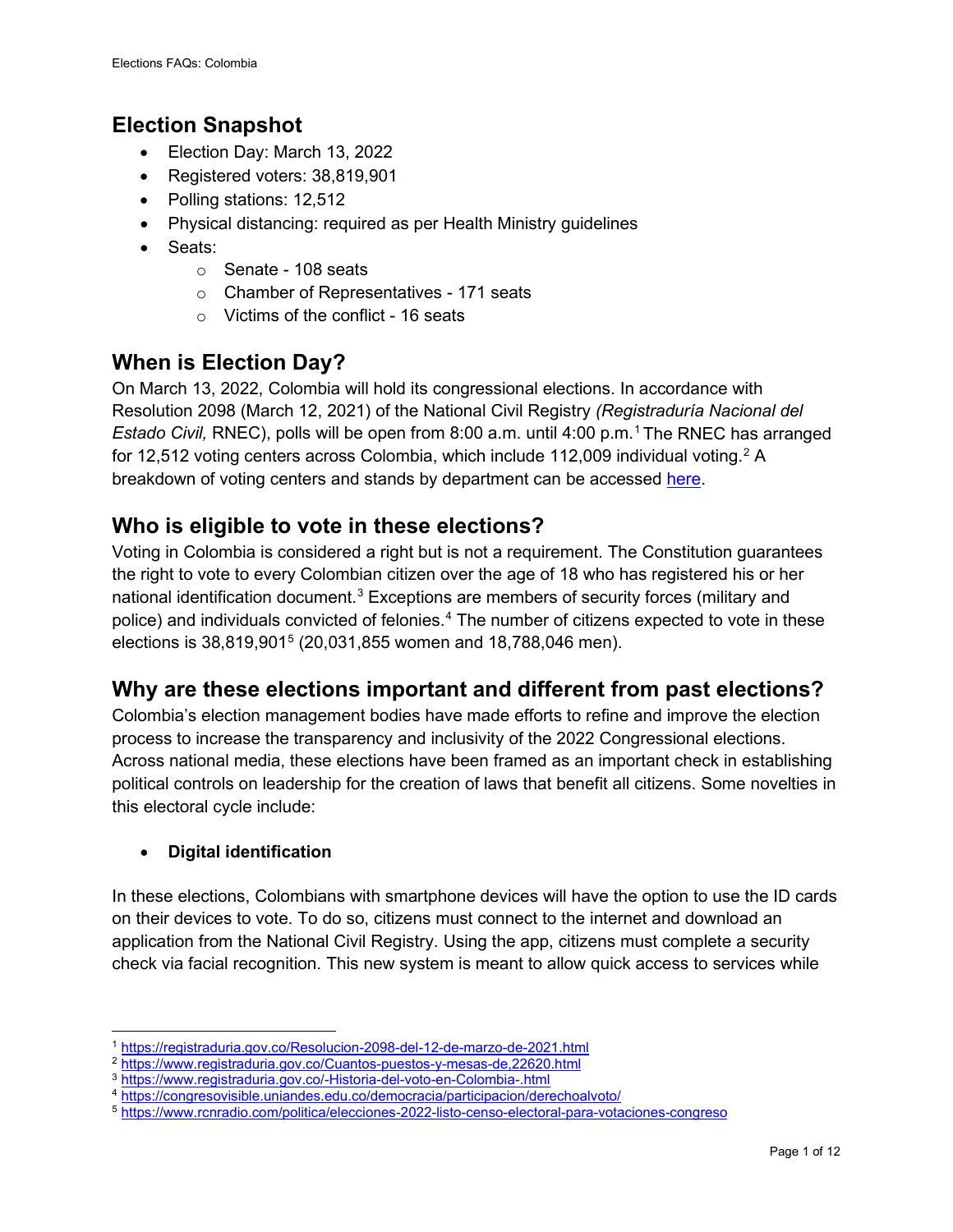avoiding unnecessary procedures. The digital ID is not mandatory for these elections; citizens can still use their physical ID card to vote.<sup>[6](#page-3-0)</sup>

#### • **Border centers (***Puestos de Frontera***)**

Due to the break in diplomatic relations between Colombia and Venezuela, it has not been possible to install voting centers in Venezuelan consulates. During this election, the border with Venezuela will be opened temporarily to allow any of the 195,523 individuals living in Venezuela and eligible to vote in Colombia to enter the country to do so. Five new voting stations for Colombian residents of Venezuela have been designated in the departments of La Guajira, Norte de Santander, Arauca and Guainía.<sup>[7](#page-3-1)</sup>

#### • **Vote counting software (***Software de Escrutinio***)**

Vote counting software for the national count was rented in previous elections. However, this year, the software was designed by and purchased from Spanish technology company Indra Sistemas, S.A.<sup>[8](#page-3-2)</sup> The National Civil Registry owns the software, and the National Electoral Council will operate it from a secure data center in Colombia. While Indra software has been used in all national Colombian elections since 2002, this is the first time the Colombian government will own and operate it.[9](#page-3-3)

#### • **Special transitory peace constituencies (***Curules de Paz***)**

The final peace agreement established 16 Special Transitory Peace Constituencies to represent victims of the armed conflict throughout the country. Each constituency will elect one seat in the House of Representatives.[10](#page-3-4) The representatives will take part in Colombia's democratic process and help consolidate post-conflict peace by expanding political representation for Colombians affected by the conflict, with special emphasis on Colombians in historically marginalized areas such as rural communities.<sup>[11](#page-3-5)</sup> To run for these seats, a candidate must:<sup>[12](#page-3-6)</sup>

- Be a Colombian citizen;
- Be a victim of the conflict in accordance with the transitional and exceptional Legislative Act 02 of 2021;
- Be 25 years or older on the day of the congressional elections; and

<span id="page-3-2"></span><span id="page-3-1"></span><sup>8</sup> Indra is a leading global information technology company contracted by the Colombian election management body to design the vote counting software that will be used for the legislative and presidential elections in 2022.

<span id="page-3-3"></span><sup>9</sup> [https://www.indracompany.com/es/noticia/indra-avanza-proceso-entrega-software-escrutinio-elecciones-2022](https://www.indracompany.com/es/noticia/indra-avanza-proceso-entrega-software-escrutinio-elecciones-2022-colombia-sera-propiedad) [colombia-sera-propiedad](https://www.indracompany.com/es/noticia/indra-avanza-proceso-entrega-software-escrutinio-elecciones-2022-colombia-sera-propiedad)

<span id="page-3-5"></span><span id="page-3-4"></span><sup>11</sup> [https://www.infobae.com/america/colombia/2021/08/26/lo-que-debe-saber-de-las-16-curules-de-paz-quien-puede](https://www.infobae.com/america/colombia/2021/08/26/lo-que-debe-saber-de-las-16-curules-de-paz-quien-puede-participar-de-que-zonas-y-por-cuantos-periodos/)[participar-de-que-zonas-y-por-cuantos-periodos/](https://www.infobae.com/america/colombia/2021/08/26/lo-que-debe-saber-de-las-16-curules-de-paz-quien-puede-participar-de-que-zonas-y-por-cuantos-periodos/)

<span id="page-3-0"></span><sup>6</sup> [https://www.registraduria.gov.co/?page=cedula-](https://www.registraduria.gov.co/?page=cedula-digital#:%7E:text=Los%20colombianos%20que%20cuenten%20con,totalmente%20digital%20en%20su%20smartphone)

[digital#:~:text=Los%20colombianos%20que%20cuenten%20con,totalmente%20digital%20en%20su%20smartphone.](https://www.registraduria.gov.co/?page=cedula-digital#:%7E:text=Los%20colombianos%20que%20cuenten%20con,totalmente%20digital%20en%20su%20smartphone) <sup>7</sup> [https://caracol.com.co/radio/2022/01/26/politica/1643184298\\_009998.html](https://caracol.com.co/radio/2022/01/26/politica/1643184298_009998.html)

<sup>10</sup> <https://www.unidadvictimas.gov.co/especiales/16curules/index.html>

<span id="page-3-6"></span><sup>12</sup> <https://www.unidadvictimas.gov.co/especiales/16curules/index.html>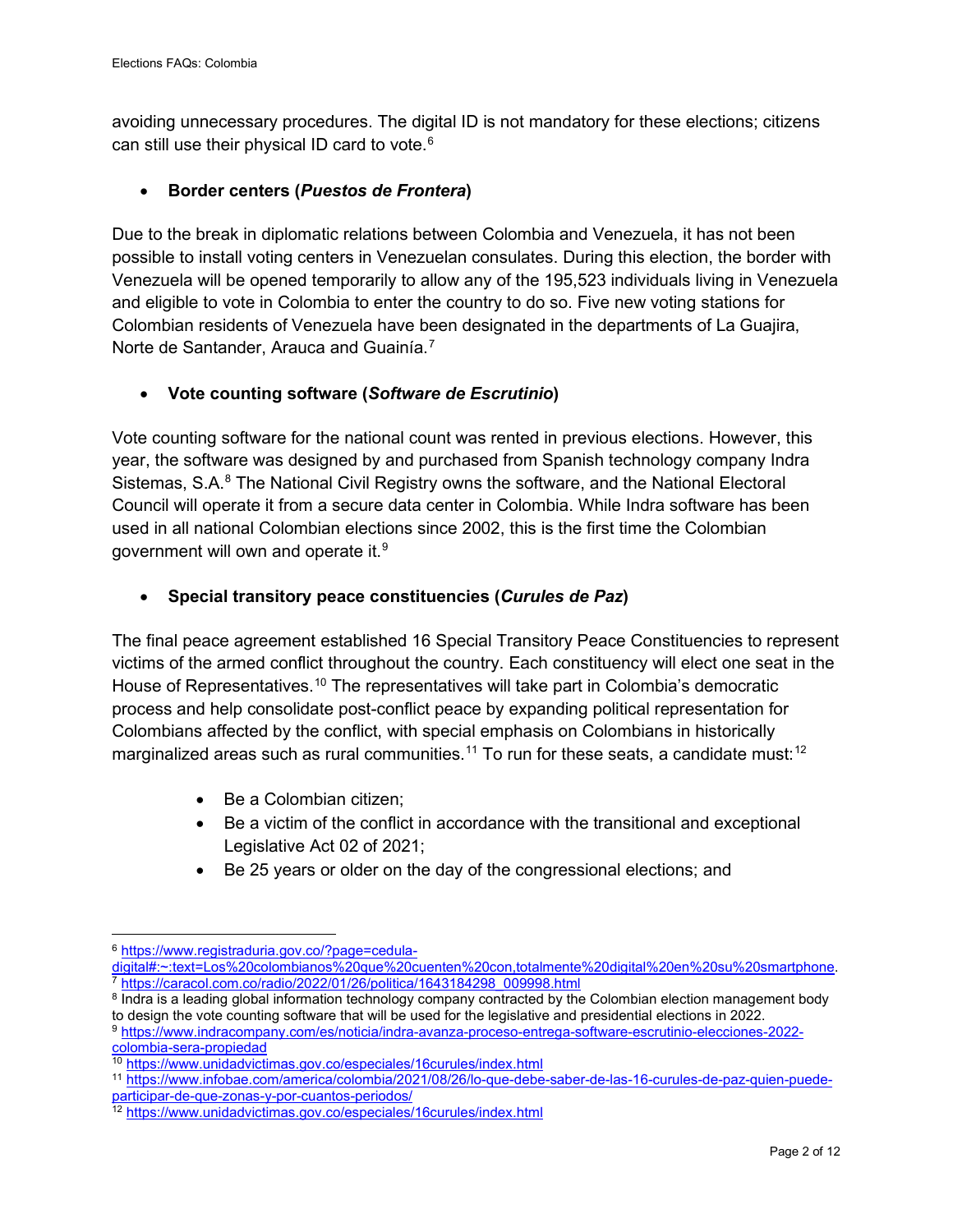- Have been born in one of the municipalities linked to below or have resided there for at least three years prior to the election of the constituency.
	- $\circ$  In the case of victims of forced displacement, demonstrate or express the intention to return, be in the process of returning or have lived at least three consecutive years at any time in one of these municipalities.

The 16 new constituencies were formed after identifying the areas most affected by the conflict, according to criteria such as level of poverty, unmet basic needs, weakness of administrative institutions, presence of illicit crops and others. One person will be elected from each constituency. A full list of the 16 constituencies can be found [here.](https://www.unidadvictimas.gov.co/especiales/16curules/index.html)

#### <span id="page-4-0"></span>**Is out-of-country voting allowed? If so, what does this process look like?**

Out-of-country voting is allowed and will take place for one full week, from March 7 through March 13, 2022. Colombians who wish to vote abroad must be part of the electoral roll of Colombians abroad. This consists of 1) Colombian citizens whose ID *(cédula)* is registered in any voting post abroad and 2) all Colombian citizens who, upon turning 18 years old after 2005, processed their citizenship cards for the first time in a consulate and have never been registered elsewhere.[13](#page-4-2) Voting will take place at the embassy or consulate where each voter is registered, with either an ID or passport used to vote.

#### <span id="page-4-1"></span>**Who are citizens voting for on Election Day?**

In these elections, citizens will elect all members of Congress, comprising the Senate and the Chamber of Representatives. Voters will also designate coalitions' presidential candidates in internal party consultations.

• **Senate (108 seats)**

The Colombian senate consists of 108 seats, 100 of which will be elected in a single nationwide ballot and five seats that will be assigned automatically to the *Comunes* (formerly the Revolutionary Armed Forces of Colombia, FARC) political party.[14](#page-4-3) Additionally, two seats are available to Indigenous communities, which can be elected through a separate ballot. The last available seat will go to the runner-up in the presidential election. [15](#page-4-4)

• **The Chamber of Representatives (172 seats)** 

<sup>13</sup> [https://www.registraduria.gov.co/-Colombianos-en-el-Exterior,3752-](https://www.registraduria.gov.co/-Colombianos-en-el-Exterior,3752-.html#:%7E:text=Los%20colombianos%20que%20viven%20en,de%20alg%C3%BAn%20candidato%20en%20particular)

<span id="page-4-3"></span><span id="page-4-2"></span>[<sup>.</sup>html#:~:text=Los%20colombianos%20que%20viven%20en,de%20alg%C3%BAn%20candidato%20en%20particular.](https://www.registraduria.gov.co/-Colombianos-en-el-Exterior,3752-.html#:%7E:text=Los%20colombianos%20que%20viven%20en,de%20alg%C3%BAn%20candidato%20en%20particular) 14 The FARC political party was created following the signing of the Peace Agreement and the demobilization of the guerilla group.

<span id="page-4-4"></span><sup>15</sup> <https://www.semana.com/nacion/articulo/que-se-elige-en-las-elecciones-del-13-de-marzo-de-2022/202205/>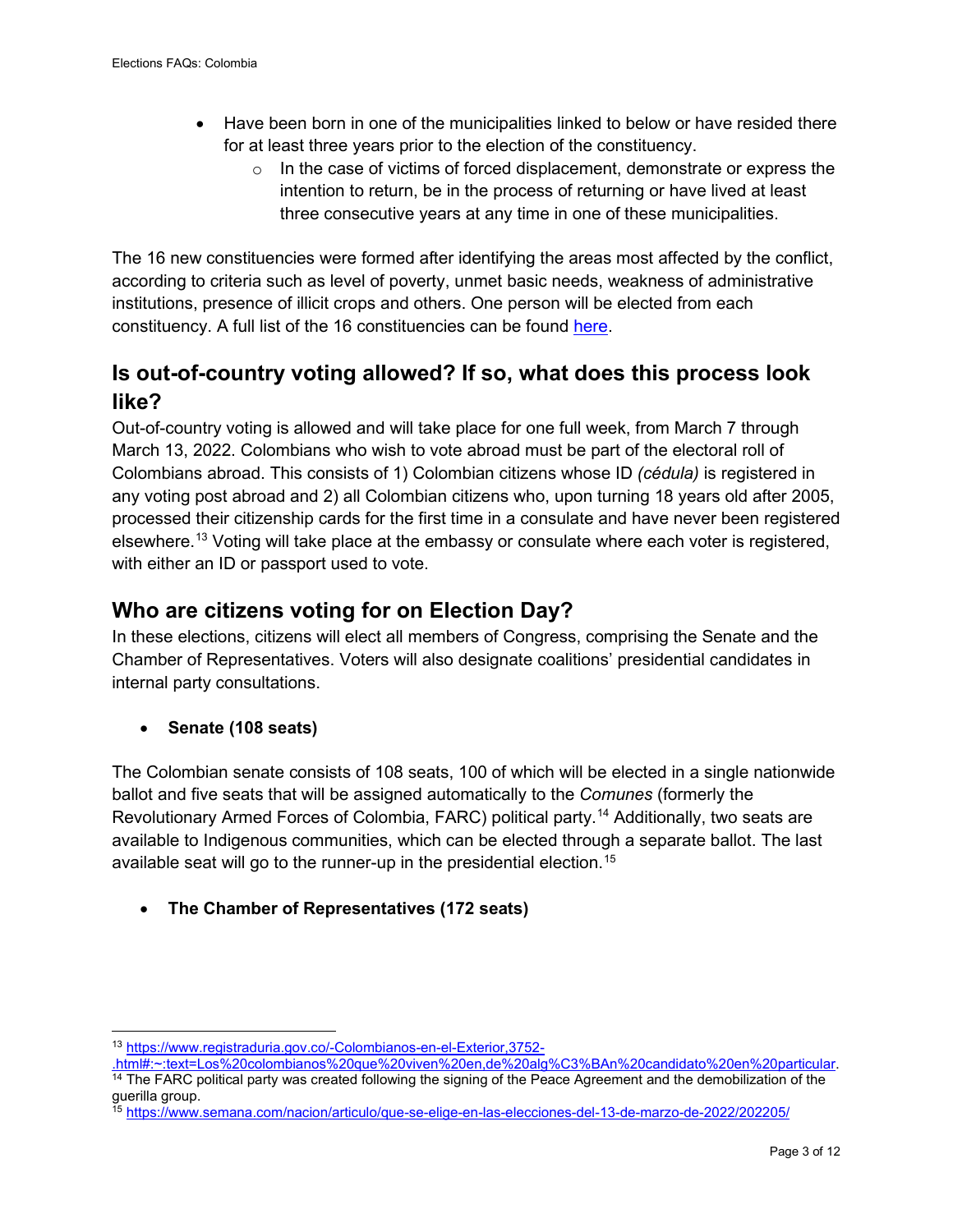The Chamber of Representatives consists of 172 seats based on territorial circumscriptions,  $^{16}$  $^{16}$  $^{16}$ with each department having its own ballot. Those ballots have several special circumscriptions and are available to voters upon request:

- o Afro-Colombian Communities' Special Circumscription (two seats);
- o Indigenous Communities' Special Circumscription (one seat);
- o Comunes (five seats);
- $\circ$  Special Seats for Peace (16 seats, ballot available only in 167 conflict-affected municipalities; candidates for those seats cannot belong to any existing political party); and
- $\circ$  For out-of-country voting, voters can request the International Circumscription Ballot to the Chamber of Representatives (one seat).

#### • **Internal party consultations (***Consultas Populares Interpartidistas***)**

During the election, voters will also be able to participate in the presidential primaries. Voters may vote for only one of the three *consultas,* or coalitions. These primaries will identify each coalition's candidate for the presidential election. Voters will request the ballot of their preference for the progressive Historic Pact (*Pacto Histórico*) coalition, center-right Team for Colombia (*Equipo por Colombia*) or the centrist Hope Center Coalition (*Coalición Centro Esperanza*).

#### <span id="page-5-0"></span>**What are the election management bodies? What are their powers and responsibilities?**

Article 120 of the Colombian Constitution establishes Colombia's Election Management Bodies: The National Civil Registry (RNEC) and the National Electoral Council (CNE).[17](#page-5-2)

#### • **National Electoral Council**

The [CNE](https://www.cne.gov.co/) is responsible for general oversight of the elections. It oversees recognizing the legal status of political organizations, distributing funding for campaigns, ruling on irregularities during the electoral process and declaring the outcomes of electoral processes.<sup>[18](#page-5-3)</sup> The CNE is made up of nine magistrates who are elected by the Colombian Congress for four-year terms. Magistrates mirror the percentage of representation of parties in Congress. As part of the peace agreement between the Colombian government and the Revolutionary Armed Forces of Colombia (FARC), a tenth magistrate was appointed in 2017, serving as a delegate from the demobilized group[.19](#page-5-4)

<span id="page-5-1"></span> $16$  Specific electoral administrative units, with established territorial boundaries. Each territorial circumscription has two representatives, plus an additional representative per each 365,000 inhabitants or fraction over 182,500 in excess of the first 365,000.

<span id="page-5-2"></span><sup>17</sup> <https://www.constitucioncolombia.com/titulo-5/capitulo-1/articulo-120>

<span id="page-5-3"></span><sup>18</sup> <https://www.cne.gov.co/la-entidad/acerca-del-cne>

<span id="page-5-4"></span><sup>19</sup> <https://www.cne.gov.co/la-entidad/magistrados/2-institucional/82-pablo-julio-cruz-ocampo>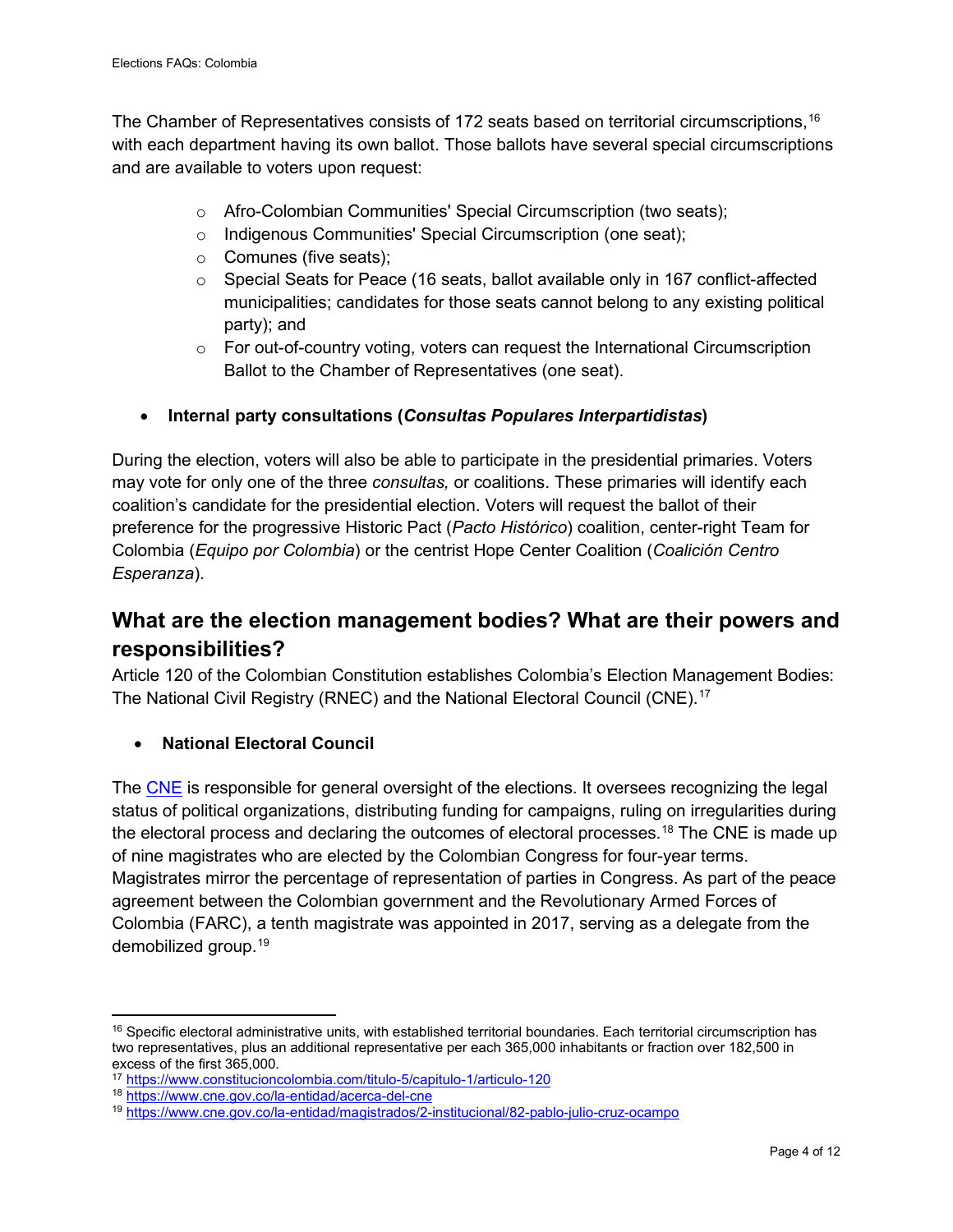#### • **National Registry of the Civil State**

The [RNEC](https://www.registraduria.gov.co/) is responsible for the technical and operational dimension of the electoral process in Colombia. Among its other responsibilities, the RNEC oversees the organization of electoral and citizen participation processes, carries out national civil registration policies, updates the voter roll and oversees the vote count and result dissemination process.<sup>[20](#page-6-2)</sup> The RNEC is headed by the National Registrar, who is selected for a four-year term by the Supreme Court, the State Council and the Constitutional Court through a merit-based process.[21](#page-6-3) The current National Registrar, Alexander Vega, was appointed in 2019.

#### <span id="page-6-0"></span>**What is the legal framework for conducting the elections?**

Elections in Colombia are regulated by the country's 1991 Political Constitution and 1986 Electoral Code.

Title 9 of the Constitution explicitly addresses voting and electoral processes, as well as the roles and responsibilities of electoral authorities. Under this title, the Constitution establishes the National Electoral Council (CNE) and the National Civil Registry (RNEC) and stipulates relevant regulations for political participation and electoral activities in Colombia.

The current Electoral Code was adopted on Aug. 1, 1986, through Presidential Decree 2241. It outlines technical and operational standards for electoral processes and determines the roles and responsibilities of the RNEC and the CNE. Over time, the code has been modified on numerous occasions through laws, presidential decrees and court rulings.<sup>[22](#page-6-4)</sup> A reformed code, approved in the Senate in 2021, is currently being challenged in the Supreme Court. The current code remains in effect until a new version is approved by the Supreme Court and signed by the president.

#### <span id="page-6-1"></span>**Who is eligible to run as a candidate?**

In Colombia, candidate requirements vary depending on the chamber and circumscription for which a given candidate is running.  $23, 24$  $23, 24$  $23, 24$ 

- **Congress:** All candidates who run for a seat in Congress must have been born as a Colombian, hold Colombian citizenship and be at least 30 years old when elected.[25](#page-6-7)
	- o **Indigenous Communities' Special Circumscription:** Candidates must have held a traditional position of authority in their communities or have led an Indigenous organization that is verifiable by the Ministry of the Interior. $^{26}$  $^{26}$  $^{26}$

<span id="page-6-2"></span><sup>20</sup> <https://www.registraduria.gov.co/-Funciones-de-la-Registraduria,3672-.html>

<span id="page-6-3"></span><sup>21</sup> <https://www.corteconstitucional.gov.co/registrador/preguntas.php>

<span id="page-6-4"></span><sup>22</sup> <https://www.alcaldiabogota.gov.co/sisjur/normas/Norma1.jsp?i=11750>

<span id="page-6-5"></span><sup>23</sup> <https://www.constitucioncolombia.com/titulo-6/capitulo-4>

<span id="page-6-6"></span><sup>24</sup> <https://www.funcionpublica.gov.co/eva/gestornormativo/norma.php?i=4157>

<span id="page-6-7"></span><sup>&</sup>lt;sup>25</sup> Art. 172 Constitucion Politica

<span id="page-6-8"></span><sup>2</sup>[6https://www.constitucioncolombia.com/titulo-6/capitulo-4](https://www.constitucioncolombia.com/titulo-6/capitulo-4) Art. 171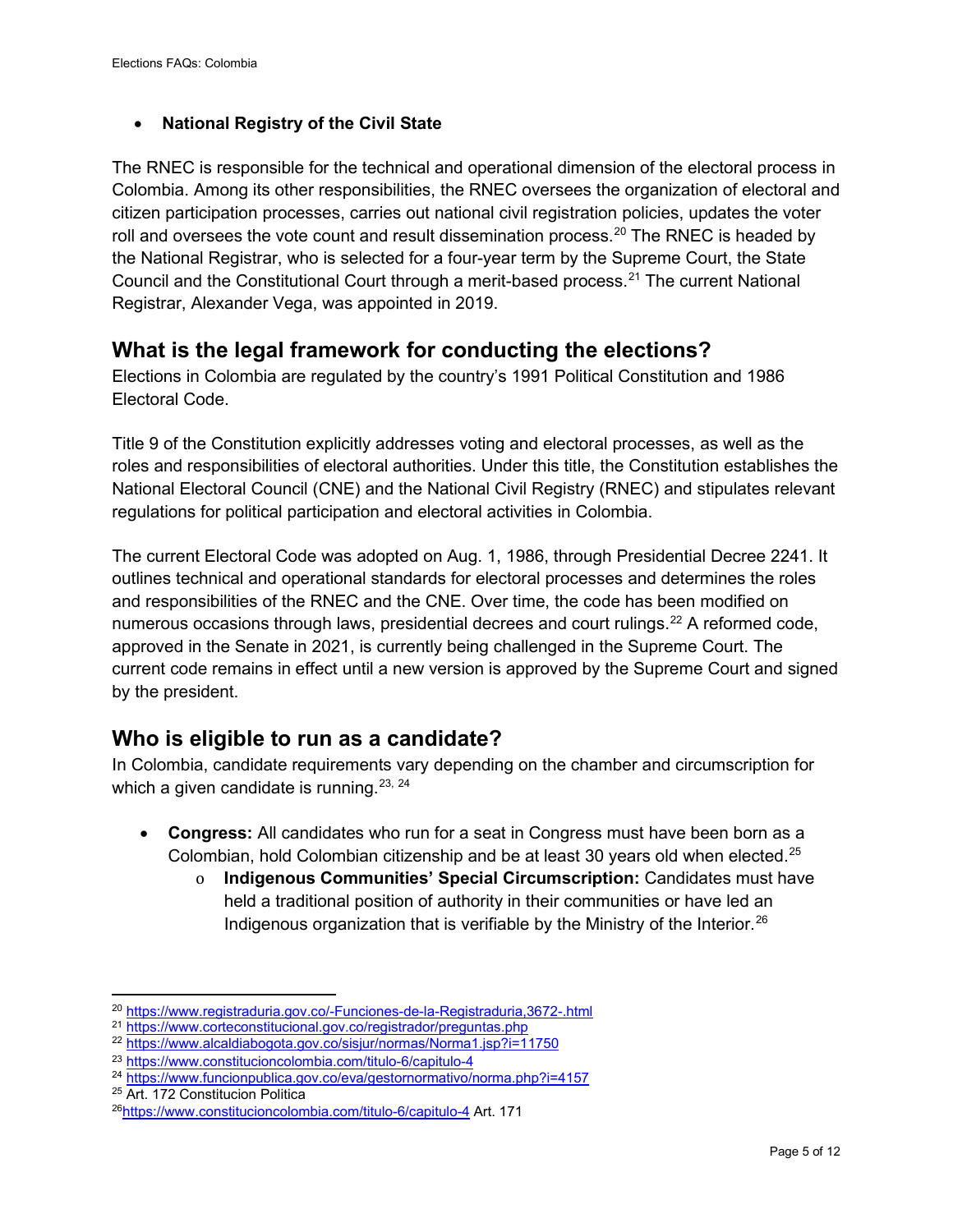- **House of Representatives:** All candidates who run for seats in the House of Representatives must hold Colombian citizenship and be at least 25 years old when elected.[27](#page-7-2)
	- o **Afro-Colombian Special Circumscription:** Candidates must be members of an Afro-Colombian community and must be backed by an organization recognized by the Ministry of the Interior.  $28$
	- o **Indigenous Communities' Special Circumscription:** Candidates must have held a traditional position of authority in their communities or have led an Indigenous organization, verifiable by the Ministry of the Interior.<sup>[29](#page-7-4)</sup>
	- o **International Circumscription:** Candidates must run as members of a political organization recognized by the CNE, and they must provide proof of their residence abroad for at least five years prior to the electoral process. $^{\rm 30}$  $^{\rm 30}$  $^{\rm 30}$
	- o **Special Seats for Peace:** Candidates must have been born or lived in one of the 16 circumscriptions during the three years prior to the election, and they must qualify as victims of the armed conflict as defined by Legislative Act 02 of 2021. $31$

#### <span id="page-7-0"></span>**How is the election management body protecting the elections and voters from COVID-19?**

On June 16, 2020, Colombia's Health Ministry issued Resolution 958, which outlines the biosecurity protocol to be adopted by the National Civil Registry (RNEC) for electoral processes during the COVID-19 pandemic. Measures include guaranteeing social distancing during election day; providing accessible hand-washing stations; enforcing the use of masks at voting stands and other relevant facilities; setting up temperature checks at access points; arranging for disinfection, cleaning schedules and waste disposal procedures; and prohibiting the consumption of food in inside areas at the voting places.

Moreover, the resolution provides detailed instructions to RNEC staff, Election Day personnel, observers and voters that clearly outline the steps to be taken to mitigate COVID-19 risks in their respective roles. The full resolution can be found [here.](https://www.minsalud.gov.co/Normatividad_Nuevo/Resoluci%C3%B3n%20No.%20958%20de%202020.pdf)

#### <span id="page-7-1"></span>**What is the election management body doing to ensure transparency in the electoral process?**

The National Civil Registry launched the 2022 Elections Guarantee Plan *(Plan de Garantías Elecciones 2022)* as part of its efforts to ensure the transparency of the electoral process. The plan encompasses the participation of international observers, the swearing in of members of

<span id="page-7-2"></span><sup>27</sup> Article 177, *Constitucion Politica.*

<span id="page-7-3"></span><sup>28</sup> <https://www.funcionpublica.gov.co/eva/gestornormativo/norma.php?i=4157> Chapter III.

<span id="page-7-4"></span><sup>&</sup>lt;sup>29</sup> <https://www.funcionpublica.gov.co/eva/gestornormativo/norma.php?i=4157> Chapter II.

<span id="page-7-5"></span><sup>30</sup> <https://www.funcionpublica.gov.co/eva/gestornormativo/norma.php?i=4157> Chapter V.

<span id="page-7-6"></span><sup>31</sup> <https://www.unidadvictimas.gov.co/especiales/16curules/index.html>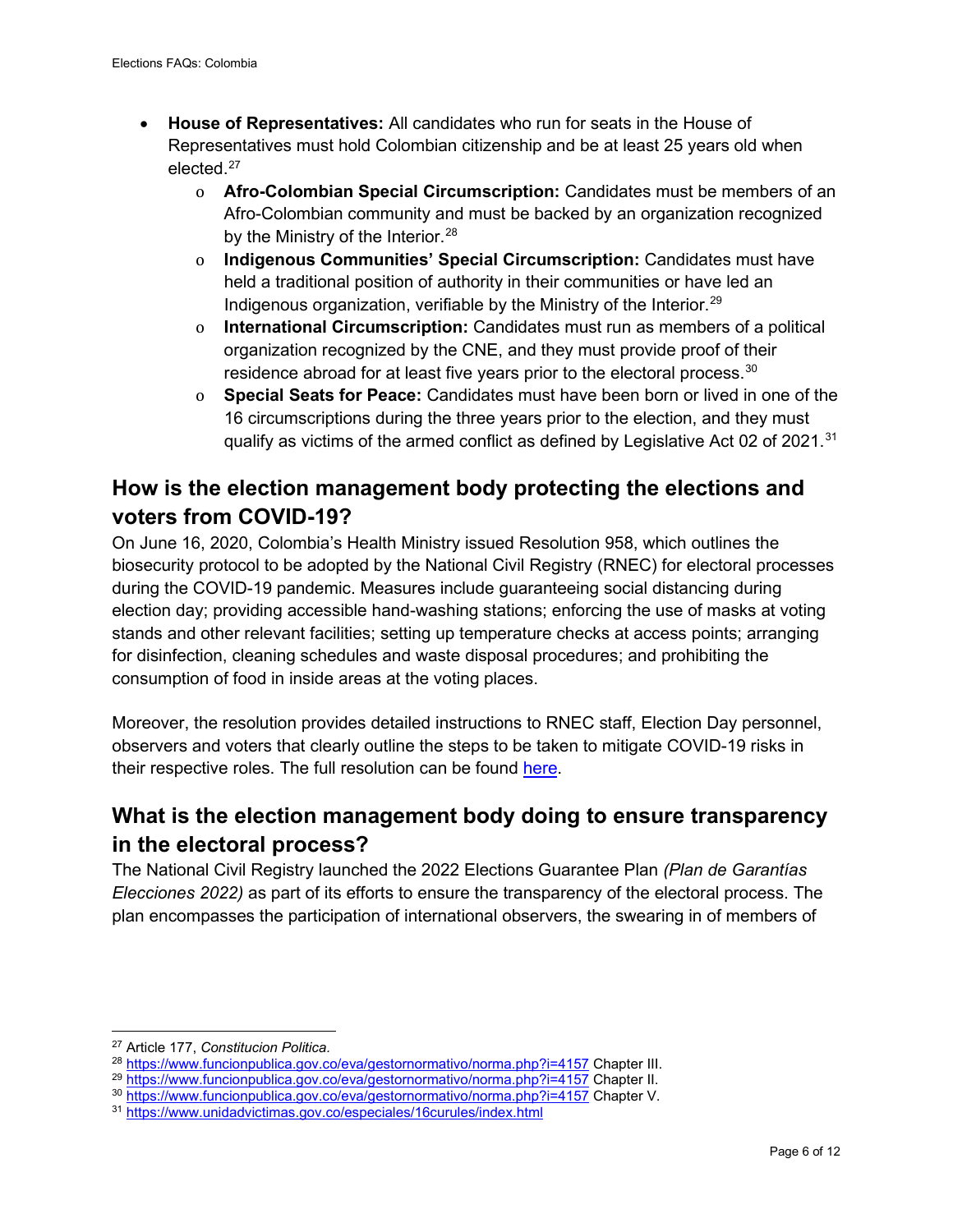the Electoral Guarantee Tribunal, an updated electoral roll, the ability to use digital IDs in over 20,000 voting stands and a simplified ballot design.  $32,33$  $32,33$  $32,33$ 

#### <span id="page-8-0"></span>**How will the election management body ensure the physical safety of voters and a peaceful electoral process?**

The National Civil Registry (RNEC) has produced education materials outlining security recommendations for candidates,  $34$  as well as training designed for members of the armed forces that will accompany the electoral process. These materials are publicly available through the RNEC's Integral Electoral Training System.[35](#page-8-6)

Moreover, there is broad coordination between the executive branch and Colombia's National Police to ensure the safety of candidates. The government has pledged \$1.3 billion Colombian pesos to ensure that at-risk candidates can rely on a robust protection scheme, facilitated by the police and the National Protection Unit.[36](#page-8-7)

#### <span id="page-8-1"></span>**Are there reserved seats for women? What is the gender balance within the candidate list?**

Current legislation sets a minimum gender balance among candidates. Law 581 of 2000 and Law 1475 of 2011, which amend the Electoral Code, mandate that, in departments with five or more seats, at least 30 percent of candidates on the ballot must be women. In 2022, a record 40.4 percent of candidates for seats in the House of Representatives and 38.5 percent of candidates for seats in the Senate are women.[37](#page-8-8)

#### <span id="page-8-2"></span>**What provisions are in place that support the equal rights of women, persons with disabilities and other marginalized groups?**

The Electoral Code and its related court rulings and legislation directly address several constituencies that are often underrepresented and excluded from political processes. This body of electoral law lays out rights and protections based on ethnicity, gender and ability, among other demographic categories that are key to the Colombian historical and political context.

Special voting circumscriptions are reserved for representatives of marginalized groups and victims of armed conflict in both legislative chambers.<sup>[38](#page-8-9)</sup> These are as follows:

• **House of Representatives**

o Two circumscriptions for Afro-Colombian communities;

<span id="page-8-4"></span><span id="page-8-3"></span><sup>32</sup> <https://www.elnuevosiglo.com.co/articulos/02-04-2022-asi-funcionaran-las-garantias-electorales-para-los-comicios> <sup>33</sup> <https://www.elheraldo.co/politica/la-registraduria-presento-el-plan-de-garantias-electorales-884399>

<span id="page-8-5"></span><sup>3</sup>[4https://www.registraduria.gov.co/Recomendaciones-de-seguridad-para-candidatos.html](https://www.registraduria.gov.co/Recomendaciones-de-seguridad-para-candidatos.html)

<span id="page-8-6"></span><sup>35</sup> <https://www.registraduria.gov.co/sites/-Sistema-Integral-de-Capacitacion-Electoral-/>

<span id="page-8-7"></span><sup>36</sup> [https://www.eltiempo.com/politica/partidos-politicos/gobierno-pone-en-marcha-plan-para-blindar-a-los-candidatos](https://www.eltiempo.com/politica/partidos-politicos/gobierno-pone-en-marcha-plan-para-blindar-a-los-candidatos-en-elecciones-641731)[en-elecciones-641731](https://www.eltiempo.com/politica/partidos-politicos/gobierno-pone-en-marcha-plan-para-blindar-a-los-candidatos-en-elecciones-641731)

<span id="page-8-8"></span><sup>37</sup> [https://www.co.undp.org/content/colombia/es/home/-sabias-que-/40--de-candidaturas-al-congreso-de-la-republica](https://www.co.undp.org/content/colombia/es/home/-sabias-que-/40--de-candidaturas-al-congreso-de-la-republica-son-mujeres--per.html)[son-mujeres--per.html](https://www.co.undp.org/content/colombia/es/home/-sabias-que-/40--de-candidaturas-al-congreso-de-la-republica-son-mujeres--per.html)

<span id="page-8-9"></span><sup>38</sup> <https://www.elespectador.com/politica/cosas-que-debe-saber-para-votar-al-congreso-y-las-consultas/>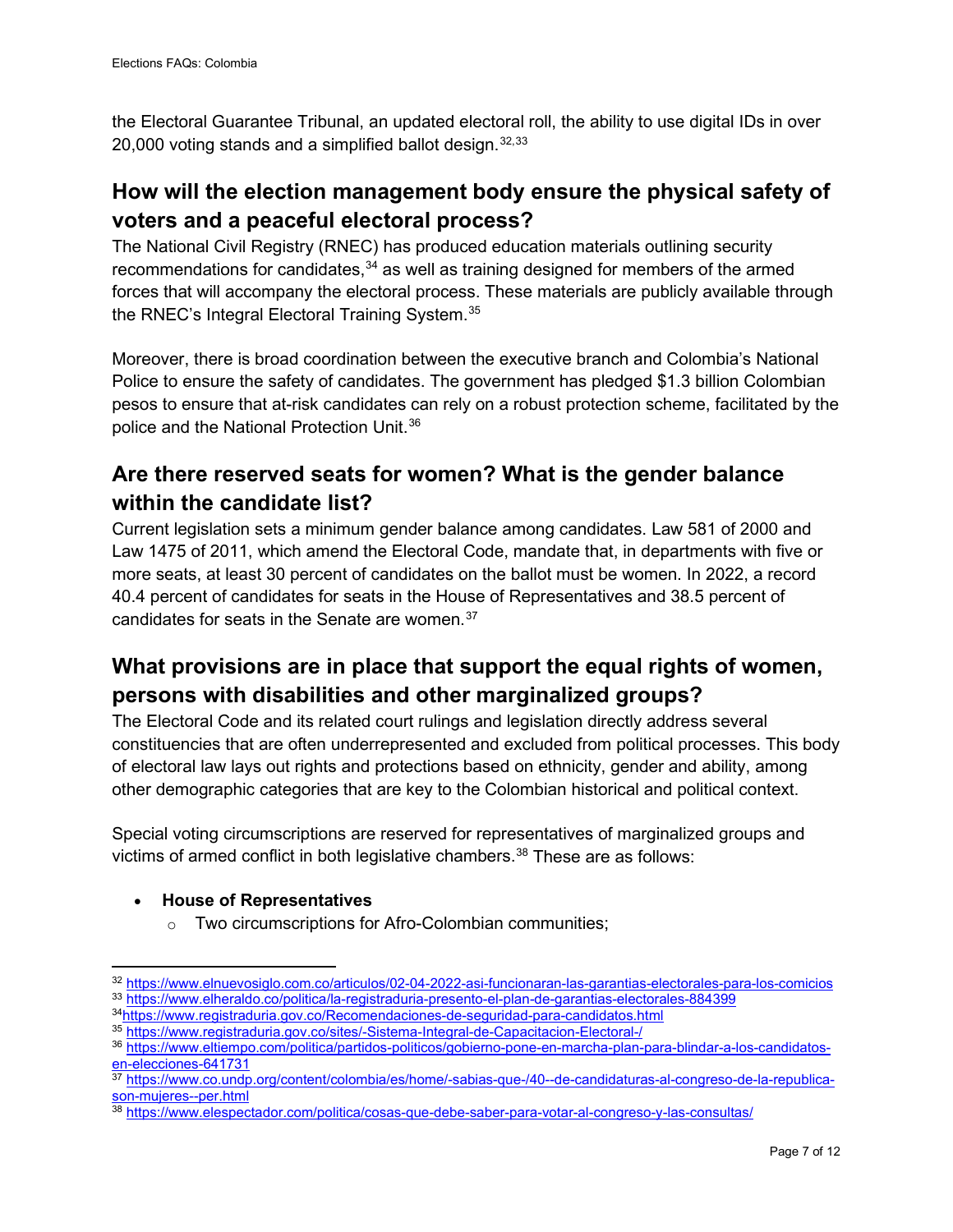- o One circumscription for Indigenous communities;
- o One circumscription for Colombian communities living abroad;
- o Five circumscriptions for the *Comunes* party, formerly the Common Alternative Revolutionary Force and successor to the former Revolutionary Armed Forces of Colombia (FARC); and
- o Sixteen circumscriptions for victims of armed conflict (*Curules de Paz*).
- **Senate**
	- o Two circumscriptions for Indigenous communities; and
	- o Five circumscriptions for the *Comunes* party.

Current legislation sets a minimum gender balance among candidates. Law 581 of 2000 and Law 1475 of 2011, which amend the Electoral Code, mandate that in departments with five or more seats, at least 30 percent of candidates on the ballot must be women. In 2022, a record 40.4 percent of candidates for seats in the House of Representatives and 38.5 percent of candidates for seats in the Senate are women.<sup>[39](#page-9-2)</sup>

Electoral law allots protections that secure voting rights regardless of physical ability. Article 16 of Law 163 of 1994 guarantees the right for any Colombian to enter the voting booth accompanied by a person of their choice for reasons of disability, health or old age.<sup>[40](#page-9-3)</sup> A 2003 Constitutional Court ruling determined that braille ballots must also be made available for voters with visual impairments. [41](#page-9-4)

#### <span id="page-9-0"></span>**How will voting on Election Day work?**

Registered voters are advised to arrive at their assigned polling places early on March 13, with their national ID. Voters can check their assigned polling location on the National Civil Registry's website.<sup>[42](#page-9-5)</sup> Voting begins at 8:00 a.m. and ends at 4:00 p.m. Upon entering the voting booth, each voter will receive one ballot for the Senate and another for the House of Representatives; the ballots are specific to each region. Voters will mark their choices according to directions and place their ballots into the ballot box. If a voter makes a mistake while filling out the ballot, he or she may request a new ballot from a poll juror. All voters receive a certificate that entitles them to a half-day of paid leave from their place of work, among other benefits.  $43,44$  $43,44$ 

#### <span id="page-9-1"></span>**Who can observe during Election Day? How can they get accreditation?**

Multiple groups, both nationally and internationally, will exercise observational roles during the 2022 Congressional elections. Individuals, civil society groups and specialized election organizations from around Colombia and the world will observe in different capacities to help

<span id="page-9-2"></span><sup>39</sup> [https://www.co.undp.org/content/colombia/es/home/-sabias-que-/40--de-candidaturas-al-congreso-de-la-republica](https://www.co.undp.org/content/colombia/es/home/-sabias-que-/40--de-candidaturas-al-congreso-de-la-republica-son-mujeres--per.html)[son-mujeres--per.html](https://www.co.undp.org/content/colombia/es/home/-sabias-que-/40--de-candidaturas-al-congreso-de-la-republica-son-mujeres--per.html)

<span id="page-9-3"></span><sup>40</sup> <https://www.funcionpublica.gov.co/eva/gestornormativo/norma.php?i=37781>

<span id="page-9-4"></span><sup>41</sup> <https://www.corteconstitucional.gov.co/relatoria/2003/T-487-03.htm>

<span id="page-9-5"></span><sup>42</sup> [https://eleccioncolombia.registraduria.gov.co](https://eleccioncolombia.registraduria.gov.co/)

<sup>43</sup> [https://colombia.as.com/colombia/2022/01/15/actualidad/1642262263\\_457091.html](https://colombia.as.com/colombia/2022/01/15/actualidad/1642262263_457091.html)

<span id="page-9-7"></span><span id="page-9-6"></span><sup>44</sup> [https://www.eltiempo.com/politica/partidos-politicos/5-pasos-a-seguir-para-votar-en-las-elecciones-legislativas-de-](https://www.eltiempo.com/politica/partidos-politicos/5-pasos-a-seguir-para-votar-en-las-elecciones-legislativas-de-2022-624452)[2022-624452](https://www.eltiempo.com/politica/partidos-politicos/5-pasos-a-seguir-para-votar-en-las-elecciones-legislativas-de-2022-624452)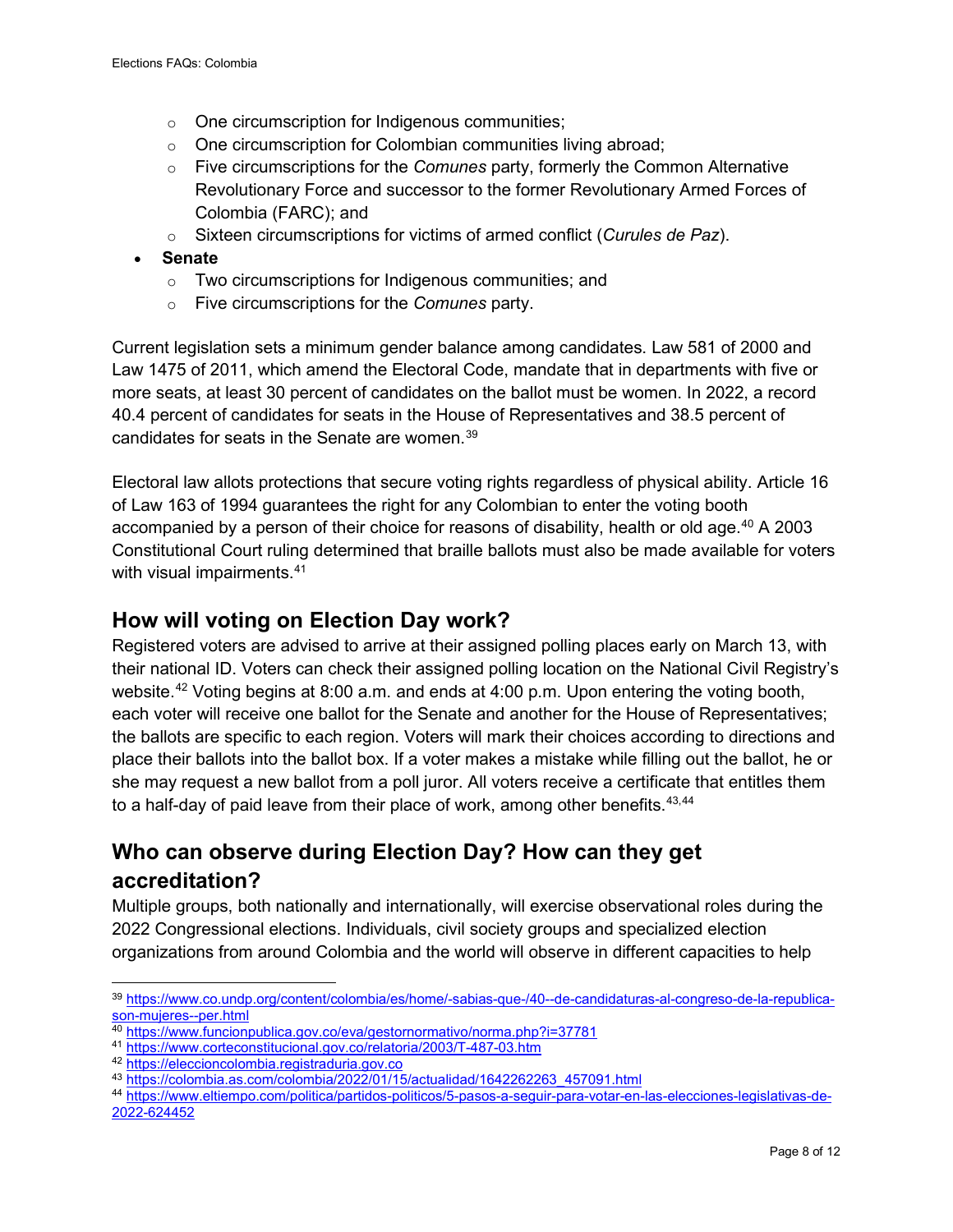ensure the free exercise of voting rights and evaluate the quality of the election. Their roles and credentials are equal to any observer, however, depending on their expertise approach, observers can have access to different information.

In the case of national observation, election witnesses (*testigos electorales*) are observers appointed by and representing political parties, political movements, National Electoral Council (CNE)-recognized election observation groups and other significant civic groups that register candidates for party and government positions. According to Article 121 of the Colombian Electoral Code, each of these groups has the right to appoint an observer to each polling place and recount center to oversee vote counting and recounting processes and to report any irregularities to the CNE. The CNE conducts background checks on appointed election witnesses before issuing their credentials, which municipal register officials verify on Election Day. Election witnesses can also request an immediate recount by the poll jurors at their respective polling places. [45](#page-10-1)

The Electoral Observation Mission (*Misión de Observación Electoral*, MOE) is a national collective of local civil society organizations that trains and deploys citizen volunteers to observe outside of polling places. MOE volunteers have observed all national elections since 2006, helping record Election Day statistics and irregularities to create election quality measures in cooperation with the Inter-American Institute for Human Rights–Center for Electoral Promotion and Assistance. [46,](#page-10-2)[47](#page-10-3)

Three international missions are also accredited to observe the elections: the European Union (EU), Organization of American States (OAS) and Inter-American Union of Electoral Organizations. The International Institute for Democracy and Electoral Assistance and the National Democratic Institute have also confirmed their participation and were awaiting credentials as of Feb. 24, 2022. Additionally, 85 representatives of labor unions from around the Americas will observe the elections on an invitation from Colombian labor unions, the Central Union of Workers and the Confederation of Workers of Colombia; the CNE has yet to approve their credentials as of March 7, 2022. [48](#page-10-4), [49](#page-10-5)

#### <span id="page-10-0"></span>**How will votes be counted?**

Votes are first counted to estimate each race's results as part of Colombia's Preliminary Results Transmission System for the Congressional elections. Title 7 of the Electoral Code establishes that poll jurors quickly tally the ballots at each polling place immediately after the polls close and

<span id="page-10-1"></span><sup>45</sup> <https://www.registraduria.gov.co/-Testigos-electorales,1097-.html>

<span id="page-10-2"></span><sup>46</sup> <https://www.datoselectorales.org/observacion-electoral/>

<span id="page-10-3"></span><sup>47</sup> <https://www.moe.org.co/observacion-electoral/observacion-eleccion-de-autoridades-nacionales/>

<span id="page-10-4"></span><sup>48</sup> [https://www.eltiempo.com/elecciones-2022/actualidad-electoral/registrador-nacional-habla-sobre-las-elecciones-a](https://www.eltiempo.com/elecciones-2022/actualidad-electoral/registrador-nacional-habla-sobre-las-elecciones-a-congreso-en-2022-652948)[congreso-en-2022-652948](https://www.eltiempo.com/elecciones-2022/actualidad-electoral/registrador-nacional-habla-sobre-las-elecciones-a-congreso-en-2022-652948)

<span id="page-10-5"></span><sup>49</sup> [https://www.infobae.com/america/colombia/2022/02/17/mas-de-85-sindicatos-internacionales-llegaran-a-colombia](https://www.infobae.com/america/colombia/2022/02/17/mas-de-85-sindicatos-internacionales-llegaran-a-colombia-para-vigilar-las-elecciones/)[para-vigilar-las-elecciones/](https://www.infobae.com/america/colombia/2022/02/17/mas-de-85-sindicatos-internacionales-llegaran-a-colombia-para-vigilar-las-elecciones/)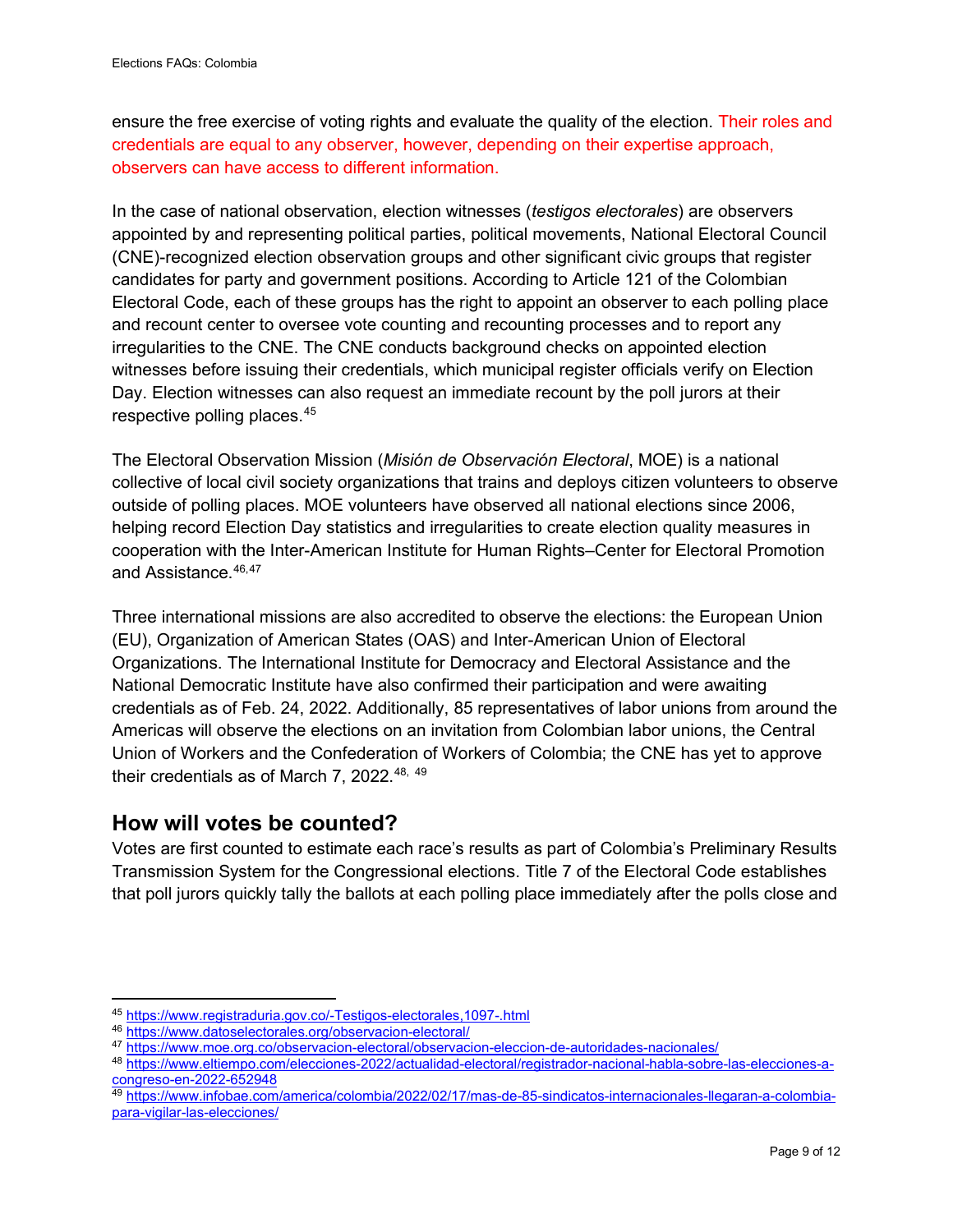then announce these preliminary results to the media and the public. These results are purely informative and do not have legal value.<sup>[50](#page-11-1)</sup>

Next, local scrutinizing commissions made up of judges, public notaries and registrars, which operate at the district, municipal and auxiliary level, count and inspect the tally counts at the voting centers. Law 1475 of 2011 requires these local scrutinizing commissions to be present at their respective sites at 3:30 p.m. on Election Day and to begin their work as soon as they receive the poll jurors' electoral tally sheets.<sup>[51](#page-11-2)</sup> They also perform initial recounts per polling booth when needed.[52](#page-11-3) Once the local scrutinizing commissions complete their counts, inspection and recounts, they pass the scrutinized tally sheets to a representative of the National Civil Registry (RNEC) to digitize. These forms are signed by poll jurors and published on the RNEC's website so all candidates and citizens can track the results from each polling station in real time.<sup>[53,](#page-11-4) [54](#page-11-5)</sup> The RNEC expects to announce the results of the initial scrutiny online and through the media starting on Election Night into the Monday and Tuesday following Election Day. It will first tally and announce the results for the internal party consultations, next for the Senate and then for the House of Representatives, before finishing with the remaining circumscriptions.<sup>55, [56](#page-11-7)</sup>

The next step in producing official results falls to the general scrutinizing commissions, composed of qualified delegates of the National Electoral Council (CNE), who verify the results of the quick counts and local scrutiny at the department level according to Chapter 4 of the Electoral Code. Article 43 of Law 1475 of 2011 indicates that these general scrutinizing commissions begin their work at 9:00 a.m. on the Tuesday following Election Day.[57](#page-11-8) Besides verifying the results of the first counts and scrutiny based on completed tally sheets, the general scrutinizing commissions resolve any requests for recounts from the local scrutinizing commissions. Once they confirm the results, the general scrutinizing commissions send any unresolved disputes to the CNE. Article 187 of the Electoral Code states that the nine magistrates of the CNE, along with the national registrar or his delegate, will review unresolved disputes and make an unappealable decision to definitively determine the official results of the election.[58](#page-11-9)

#### <span id="page-11-0"></span>**When and how will official results be announced?**

While preliminary results are announced as early as Election Night, official results are not known until the entire vote counting process is finished. According to the Electoral Code of 1986 and Law 6 of 1990, official results are announced after the scrutinizing commissions and the

<span id="page-11-7"></span><sup>56</sup> [https://www.elcolombiano.com/colombia/entrevista-al-registrador-alexander-vega-elecciones-legislativas-2022](https://www.elcolombiano.com/colombia/entrevista-al-registrador-alexander-vega-elecciones-legislativas-2022-nuevos-tarjetones-y-garantias-de-seguridad-GF16572895) [nuevos-tarjetones-y-garantias-de-seguridad-GF16572895](https://www.elcolombiano.com/colombia/entrevista-al-registrador-alexander-vega-elecciones-legislativas-2022-nuevos-tarjetones-y-garantias-de-seguridad-GF16572895)

<span id="page-11-1"></span><sup>50</sup> <https://www.funcionpublica.gov.co/eva/gestornormativo/norma.php?i=9029>

<span id="page-11-2"></span><sup>51</sup> <https://www.funcionpublica.gov.co/eva/gestornormativo/norma.php?i=43332>

<span id="page-11-3"></span><sup>52</sup> <https://www.funcionpublica.gov.co/eva/gestornormativo/norma.php?i=9029>

<span id="page-11-4"></span><sup>53</sup> <https://www.registraduria.gov.co/-Escrutadores,274->

<span id="page-11-5"></span><sup>54</sup> <https://www.funcionpublica.gov.co/eva/gestornormativo/norma.php?i=43332>

<span id="page-11-6"></span><sup>55</sup> <https://www.registraduria.gov.co/-Escrutinio-.html>

<span id="page-11-8"></span><sup>57</sup> <https://www.funcionpublica.gov.co/eva/gestornormativo/norma.php?i=43332>

<span id="page-11-9"></span><sup>58</sup> <https://www.funcionpublica.gov.co/eva/gestornormativo/norma.php?i=9029>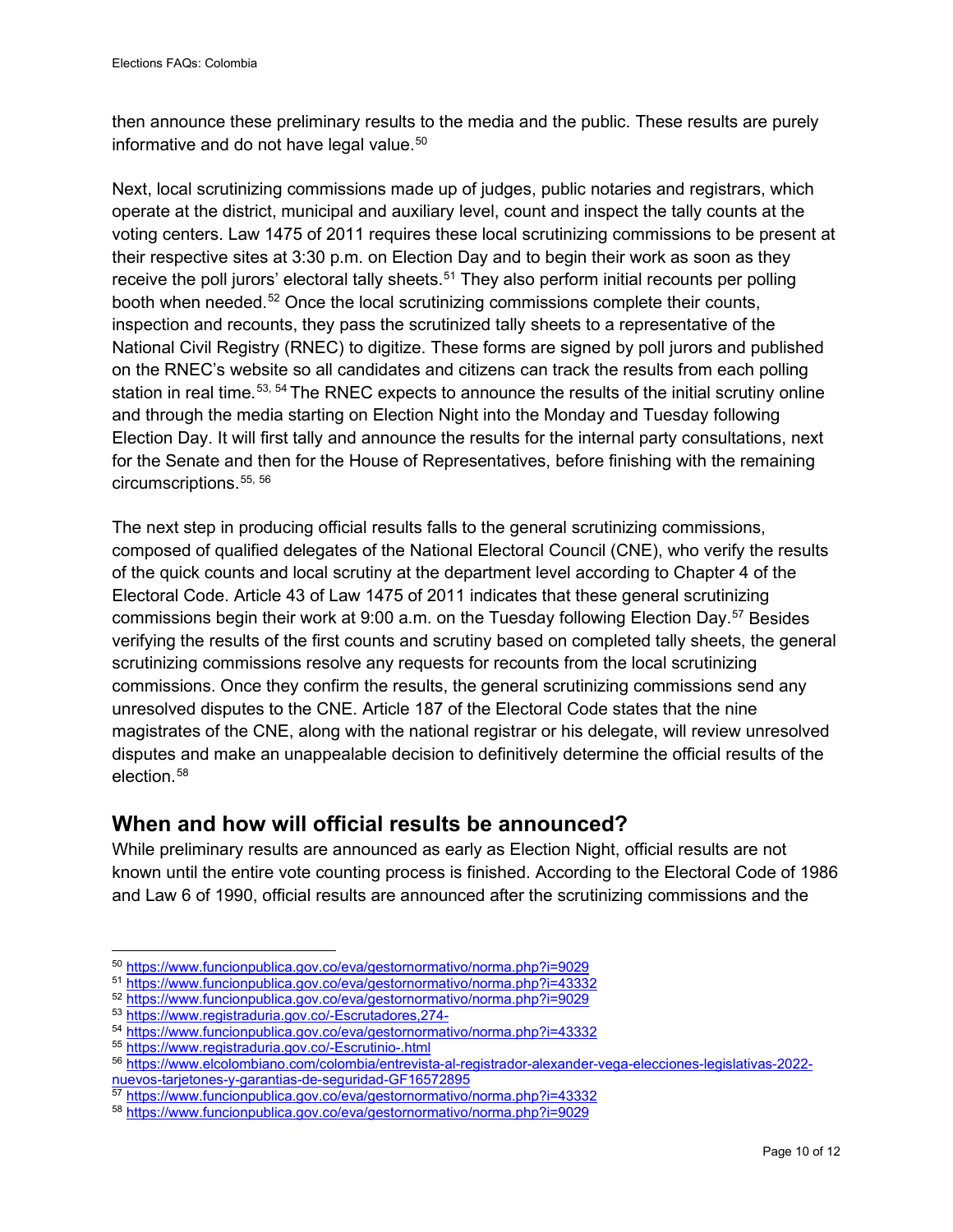National Electoral Council complete the vote counting process.<sup>[59](#page-12-1)</sup> In theory, this process could finish in as little as one week, but the verification of results and resolution of disputes extend the timeline to as much as several weeks after Election Day.<sup>[60](#page-12-2)</sup>

#### <span id="page-12-0"></span>**How will election disputes be adjudicated?**

According to Article 164 of the Electoral Code, candidates, their representatives and accredited electoral witnesses may request a recount by the scrutinizing commission at any given voting station. Scrutinizing commissions are assigned to the vote scrutiny process at the auxiliary/zonal, district/municipal and national levels. For scrutiny at the auxiliary/zonal and district/municipal levels, the commissions are appointed by the Judicial District's Superior Tribunal *(Tribunal Superior del Distrito Judicial).* Each consists of two citizens who must be certified judges, notaries or public instrument registrars. At the national level, the commission is appointed by the CNE and consists of two citizens who have served as magistrates at the Supreme Court, Council of State, National Electoral Council (CNE) or Superior Tribunal.<sup>[61](#page-12-3)</sup>

Requests for recounts must be submitted in writing to the CNE or its delegates and must be based on one of the irregularities listed in Article 192 of the Electoral Code. The scrutinizing commission has the right to review and deny a request unless poll juror tallies reflect a difference of 10 percent or more between vote counts, corrections or other markings are found on vote count sheets or if there is any doubt among the members of the scrutinizing commission as to the accuracy of the poll jurors' counts. Per Article 193 of the Electoral Code, requests for recounts can be issued throughout the district, municipal and auxiliary scrutiny process or during the general scrutiny carried out by CNE delegates.<sup>[62](#page-12-4)</sup>

The general scrutinizing commissions send any unresolved disputes to the CNE. Article 187 of the Electoral Code states that the nine magistrates of the CNE, along with the National Registrar or his delegate, must review unresolved disputes and make an unappealable decision to definitively determine the official results of the election.<sup>[63](#page-12-5)</sup>

<span id="page-12-1"></span><sup>59</sup> <https://www.funcionpublica.gov.co/eva/gestornormativo/norma.php?i=9028>

<span id="page-12-2"></span><sup>60</sup> <https://www.registraduria.gov.co/-Escrutinio-.html>

<span id="page-12-3"></span><sup>6</sup>[1https://www.registraduria.gov.co/-Escrutinio-](https://www.registraduria.gov.co/-Escrutinio-.html#:%7E:text=Las%20comisiones%20escrutadoras%20distritales%20y,en%20el%20respectivo%20distrito%20judicial)

[<sup>.</sup>html#:~:text=Las%20comisiones%20escrutadoras%20distritales%20y,en%20el%20respectivo%20distrito%20judicial](https://www.registraduria.gov.co/-Escrutinio-.html#:%7E:text=Las%20comisiones%20escrutadoras%20distritales%20y,en%20el%20respectivo%20distrito%20judicial) 62 <https://www.funcionpublica.gov.co/eva/gestornormativo/norma.php?i=9029>

<span id="page-12-5"></span><span id="page-12-4"></span><sup>63</sup> <https://www.funcionpublica.gov.co/eva/gestornormativo/norma.php?i=9029>